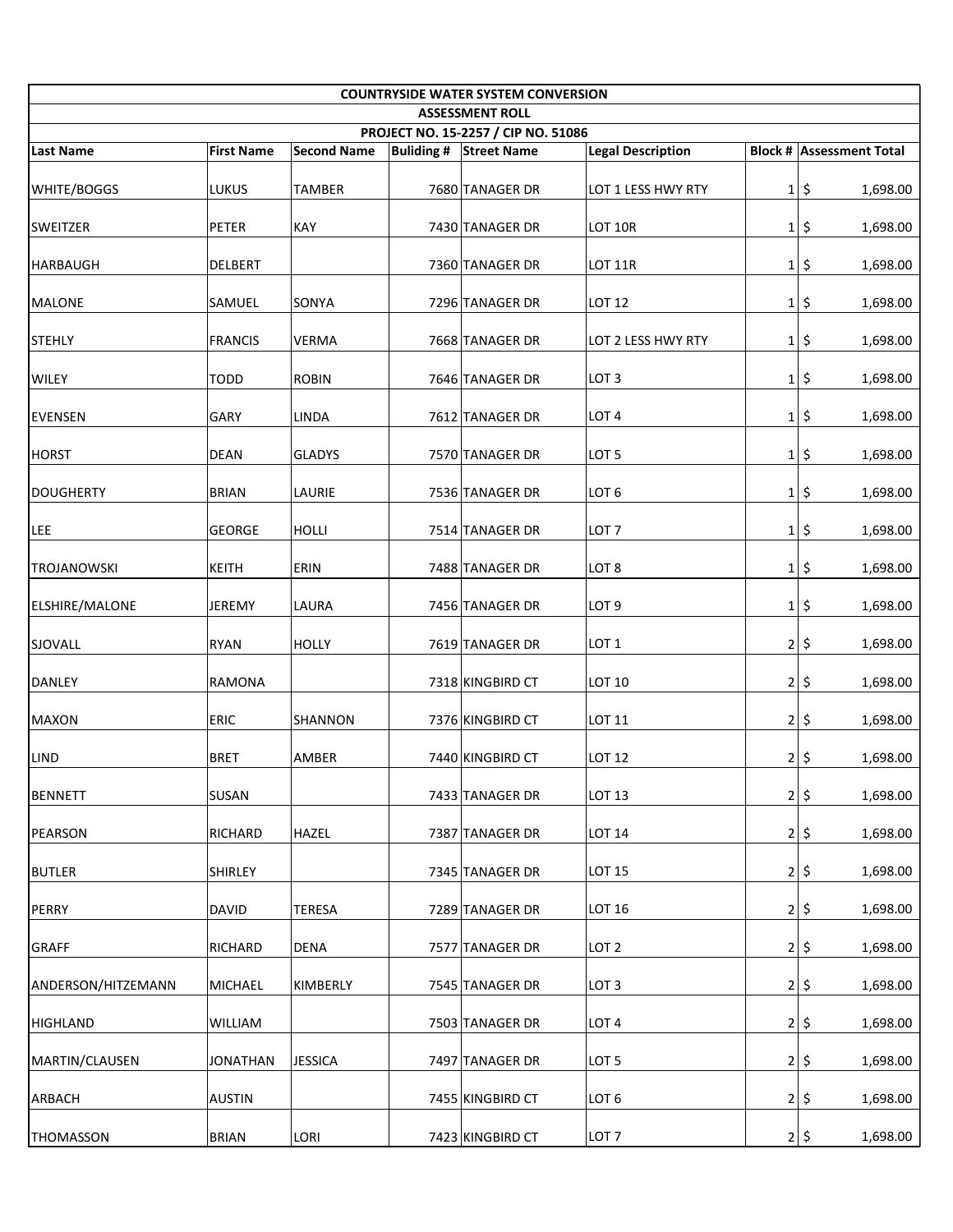| <b>RECORD</b>         | MICHAEL         |                  | 7385 KINGBIRD CT   | LOT <sub>8</sub>   | $\overline{2}$ | \$  | 1,698.00 |
|-----------------------|-----------------|------------------|--------------------|--------------------|----------------|-----|----------|
| MANDY                 | EDWARD          | <b>TONYA</b>     | 7329 KINGBIRD CT   | LOT <sub>9</sub>   | 2              | \$  | 1,698.00 |
| <b>DEAL</b>           | MICHAEL         | DONA             | 5095 WAXWING LN    | LOT 1 LESS LOT H-1 | 3              | \$  | 1,698.00 |
| <b>BYRD</b>           | <b>JONATHAN</b> |                  | 5319 WAXWING LN    | LOT 10             | $\vert$ 3      | \$  | 1,698.00 |
| MERTZ                 | DANIEL          | <b>JESSICA</b>   | 5327 WAXWING LN    | LOT 11             | 3              | \$, | 1,698.00 |
| BIEGLER/UNDERWOOD     | <b>JEFFREY</b>  | <b>BETH</b>      | 5330 WAXWING LN    | <b>LOT 12</b>      | 3              | \$. | 1,698.00 |
| <b>STEWART</b>        | <b>JOHN</b>     | <b>JANET</b>     | 5324 WAXWING LN    | LOT 13             | 3              | \$. | 1,698.00 |
| <b>ELLIOTT</b>        | LAWRENCE        | <b>PATRICIA</b>  | 5318 WAXWING LN    | <b>LOT 14</b>      | $\vert$ 3      | \$. | 1,698.00 |
| <b>BOND</b>           | <b>JOSHUA</b>   | <b>STEPHANIE</b> | 5306 WAXWING LN    | <b>LOT 15</b>      | 3              | \$  | 1,698.00 |
| PICKERING             | <b>ERIC</b>     | <b>RACHELLE</b>  | 7597 CROSSBILL CIR | LOT 16             | 3              | \$  | 1,698.00 |
| DEMIK/DAHLGREN        | <b>STEPHEN</b>  | <b>HEATHER</b>   | 7585 CROSSBILL CIR | <b>LOT 17</b>      | $\vert$ 3      | \$  | 1,698.00 |
| <b>ELSTON</b>         | MICHAEL         | <b>NANCY</b>     | 7577 CROSSBILL CIR | <b>LOT 18</b>      | 3              | \$  | 1,698.00 |
| <b>WHITING</b>        | JANE            |                  | 7573 CROSSBILL CIR | LOT 19             | 3              | \$  | 1,698.00 |
| <b>SHARP</b>          | <b>DAVID</b>    | <b>SARAH</b>     | 5115 WAXWING LN    | LOT <sub>2</sub>   | 3              | \$  | 1,698.00 |
| <b>LAMPHERE</b>       | <b>MICHELLE</b> |                  | 7569 CROSSBILL CIR | <b>LOT 20</b>      | 3              | \$  | 1,698.00 |
| SIEKMAN/BERZINA       | <b>BRENT</b>    | KIMBERLY         | 7561 CROSSBILL CIR | <b>LOT 21</b>      | 3              | \$  | 1,698.00 |
| KUHN/CANNON           | <b>SHAWN</b>    | <b>ALANA</b>     | 5131 WAXWING LN    | LOT <sub>3</sub>   | $\vert$ 3      | \$  | 1,698.00 |
| LARSEN                | <b>GORDON</b>   | CASSIE           | 5201 WAXWING LN    | LOT <sub>4</sub>   | $\vert$        | \$  | 1,698.00 |
| <b>WALKER</b>         | GARY            | <b>DIANE</b>     | 5217 WAXWING LN    | LOT <sub>5</sub>   | 3              | \$  | 1,698.00 |
| BENDER, DEAN E        |                 |                  | 5233 WAXWING LN    | LOT <sub>6</sub>   | $\vert$ 3      | \$  | 1,698.00 |
| <b>HUFFMAN</b>        | TED             | <b>SUSAN</b>     | 5255 WAXWING LN    | LOT <sub>7</sub>   | 3 <sup>1</sup> | \$  | 1,698.00 |
| KOUPAL/TYSTAD-KOUPAL  | WILLIAM         | <b>NANCY</b>     | 5305 WAXWING LN    | LOT <sub>8</sub>   | 3              | \$  | 1,698.00 |
| <b>GUST</b>           | <b>VICTOR</b>   | PATRICIA         | 5311 WAXWING LN    | LOT <sub>9</sub>   | 3              | \$  | 1,698.00 |
| <b>SMITH TRUSTEES</b> | DANIEL          | JUDY             | 5078 MEADOWLARK DR | LOT <sub>1</sub>   | 4              | \$  | 1,698.00 |
| PEEBLER               | <b>JEFFREY</b>  | <b>SHERYL</b>    | 5308 MEADOWLARK DR | LOT 10             | 4              | \$  | 1,698.00 |
| <b>DYKSTRA</b>        | <b>STEVEN</b>   | PAMELA           | 5326 MEADOWLARK DR | LOT 11             | $\vert$        | \$  | 1,698.00 |
| <b>ALBERS</b>         | JON             | WENDI            | 5384 MEADOWLARK DR | <b>LOT 12</b>      | 4              | \$  | 1,698.00 |
| <b>MATHIS</b>         | ALLAN           |                  | 5396 MEADOWLARK DR | LOT 13             | 4              | \$  | 1,698.00 |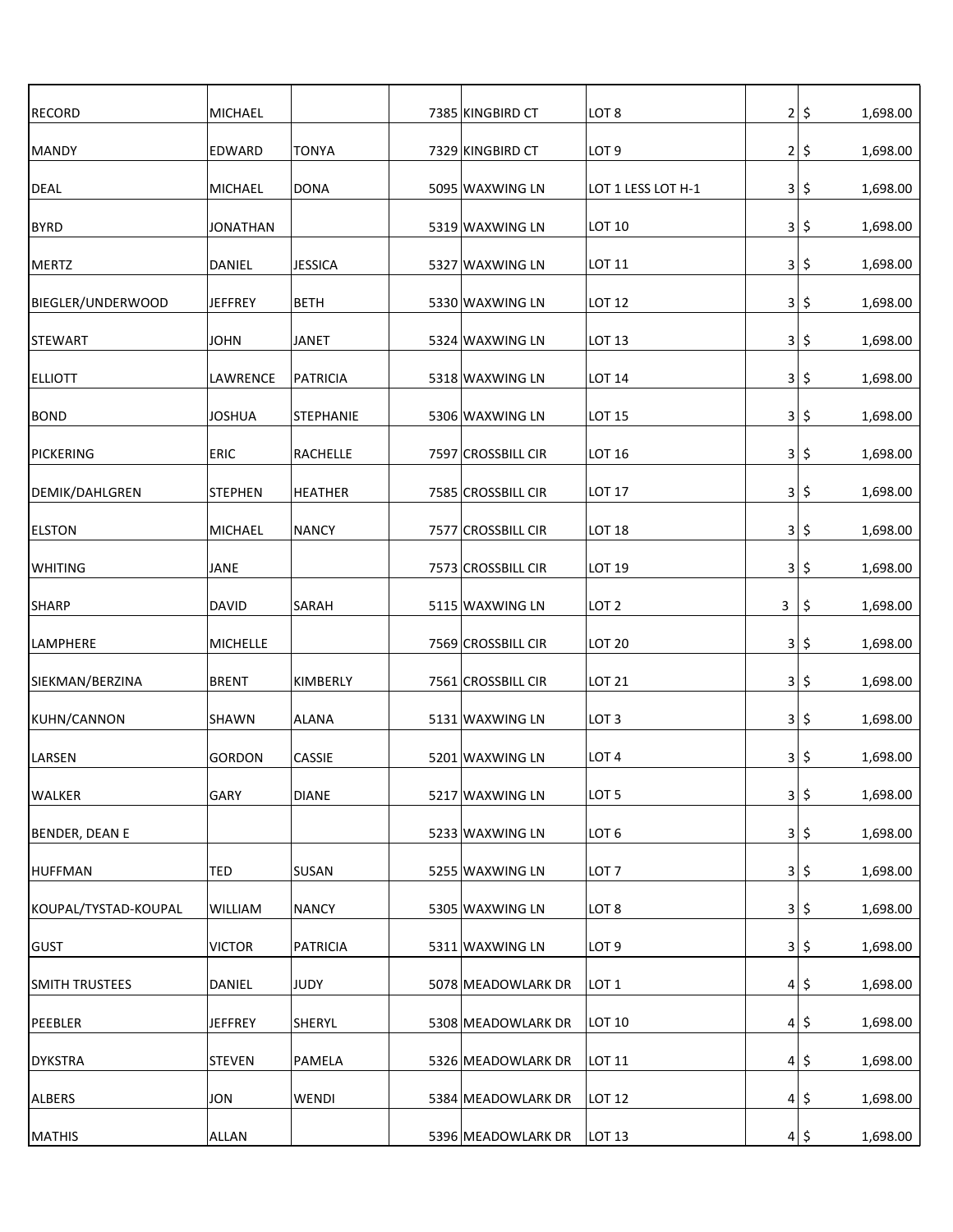| <b>BOCHMAN</b>             | OTTO           | AMY            | 5408 MEADOWLARK DR | LOT 14            |                | 4 5     | 1,698.00 |
|----------------------------|----------------|----------------|--------------------|-------------------|----------------|---------|----------|
| BAIRD                      | ALEXANDER      | <b>CYNTHIA</b> | 5416 MEADOWLARK DR | LOT 15            |                | 4 5     | 1,698.00 |
| <b>WILLIAMS</b>            | LONNIE         | <b>BUNNIE</b>  | 5440 MEADOWLARK DR | <b>LOT 16</b>     | $\vert$        | \$      | 1,698.00 |
| BORRESEN                   | MARK           | TERRY          | 5474 MEADOWLARK DR | <b>LOT 17</b>     | 4 <sup>1</sup> | \$      | 1,698.00 |
| TRAUB, MD                  | <b>DOUGLAS</b> | LAURIE         | 5112 MEADOWLARK DR | LOT 2             | $\vert$        | \$      | 1,698.00 |
| PAULSON                    | JANE           |                | 5134 MEADOWLARK DR | ILOT 3            | $\vert$        | \$      | 1,698.00 |
| <b>CALLAHAN</b>            | <b>CHARLES</b> | CAMILLE        | 5166 MEADOWLARK DR | ILOT 4            |                | 4 5     | 1,698.00 |
| <b>BRUNSCH</b>             | JAMES          |                | 5182 MEADOWLARK DR | LOT 5             |                | 4 5     | 1,698.00 |
| <b>MAAS</b>                | <b>DAVID</b>   |                | 5200 MEADOWLARK DR | LOT 6             |                | 4 5     | 1,698.00 |
| <b>SHEARER</b>             | <b>THOMAS</b>  | <b>SANDRA</b>  | 5224 MEADOWLARK DR | LOT <sub>7</sub>  |                | 4 5     | 1,698.00 |
| <b>BOCK</b>                | SHAWN          |                | 5266 MEADOWLARK DR | LOT <sub>8</sub>  |                | 4 5     | 1,698.00 |
| <b>MAKS</b>                | <b>JEFFREY</b> | <b>DORY</b>    | 5280 MEADOWLARK DR | LOT <sub>9</sub>  |                | 4 5     | 1,698.00 |
| BJERKE                     | WESLEY         | LINDA          | 5145 MEADOWLARK DR | LOT 1             |                | $5 $ \$ | 1,698.00 |
| <b>SACHS</b>               | <b>STEVEN</b>  | <b>BARBARA</b> | 5375 MEADOWLARK DR | LOT 10            |                | $5 $ \$ | 1,698.00 |
| <b>FRIEDRICHSEN</b>        | <b>RYAN</b>    | ANGELA         | 5383 MEADOWLARK DR | $ $ LOT 11        |                | $5 $ \$ | 1,698.00 |
| <b>WINTER</b>              | <b>SCOTT</b>   | KRISTINNA      | 5399 MEADOWLARK DR | LOT 12            |                | $5$ \$  | 1,698.00 |
| <b>JOHNSON</b>             | DAVID          | WENDI          | 5413 MEADOWLARK DR | LOT 13            |                | 5 5     | 1,698.00 |
| <b>SCHOENBORN</b>          | C MARK         | <b>MARLYS</b>  | 5425 MEADOWLARK DR | LOT 14            |                | $5 $ \$ | 1,698.00 |
| <b>CREGUT LIVING TRUST</b> | <b>IRENE</b>   |                | 5439 MEADOWLARK DR | LOT 15            |                | $5$ \$  | 1,698.00 |
| DELASHMUTT                 | LESTER         | MELANIE        | 7395 PINON JAY CIR | LOT <sub>16</sub> | 5              | \$      | 1,698.00 |
| MARSO                      | <b>JEFFERY</b> | KIMBERLY       | 7391 PINON JAY CIR | <b>LOT 17</b>     | 5              | \$      | 1,698.00 |
| <b>HERRMANN</b>            | <b>DOUGLAS</b> | <b>MARNIE</b>  | 7385 PINON JAY CIR | LOT <sub>18</sub> |                | $5$  \$ | 1,698.00 |
| <b>OWEN</b>                | <b>RICK</b>    | <b>MELISSA</b> | 5177 MEADOWLARK DR | ILOT 2            |                | $5$  \$ | 1,698.00 |
| <b>GUSTAF</b>              | <b>STEVEN</b>  | LAURIE         | 5199 MEADOWLARK DR | LOT 3             |                | $5 $ \$ | 1,698.00 |
| BIELSTEIN                  | HAROLD         | KAREL          | 5211 MEADOWLARK DR | LOT <sub>4</sub>  |                | $5$  \$ | 1,698.00 |
| <b>VANVLACK</b>            | COREY          | <b>BETH</b>    | 5233 MEADOWLARK DR | LOT 5             |                | $5$ \$  | 1,698.00 |
| <b>CARLSON</b>             | <b>ALICE</b>   | <b>PRESTON</b> | 5275 MEADOWLARK DR | LOT <sub>6</sub>  |                | $5$ \$  | 1,698.00 |
| SHAVE                      | <b>KENNETH</b> | LINDA          | 5297 MEADOWLARK DR | LOT <sub>7</sub>  |                | $5$ \$  | 1,698.00 |
|                            |                |                |                    |                   |                |         |          |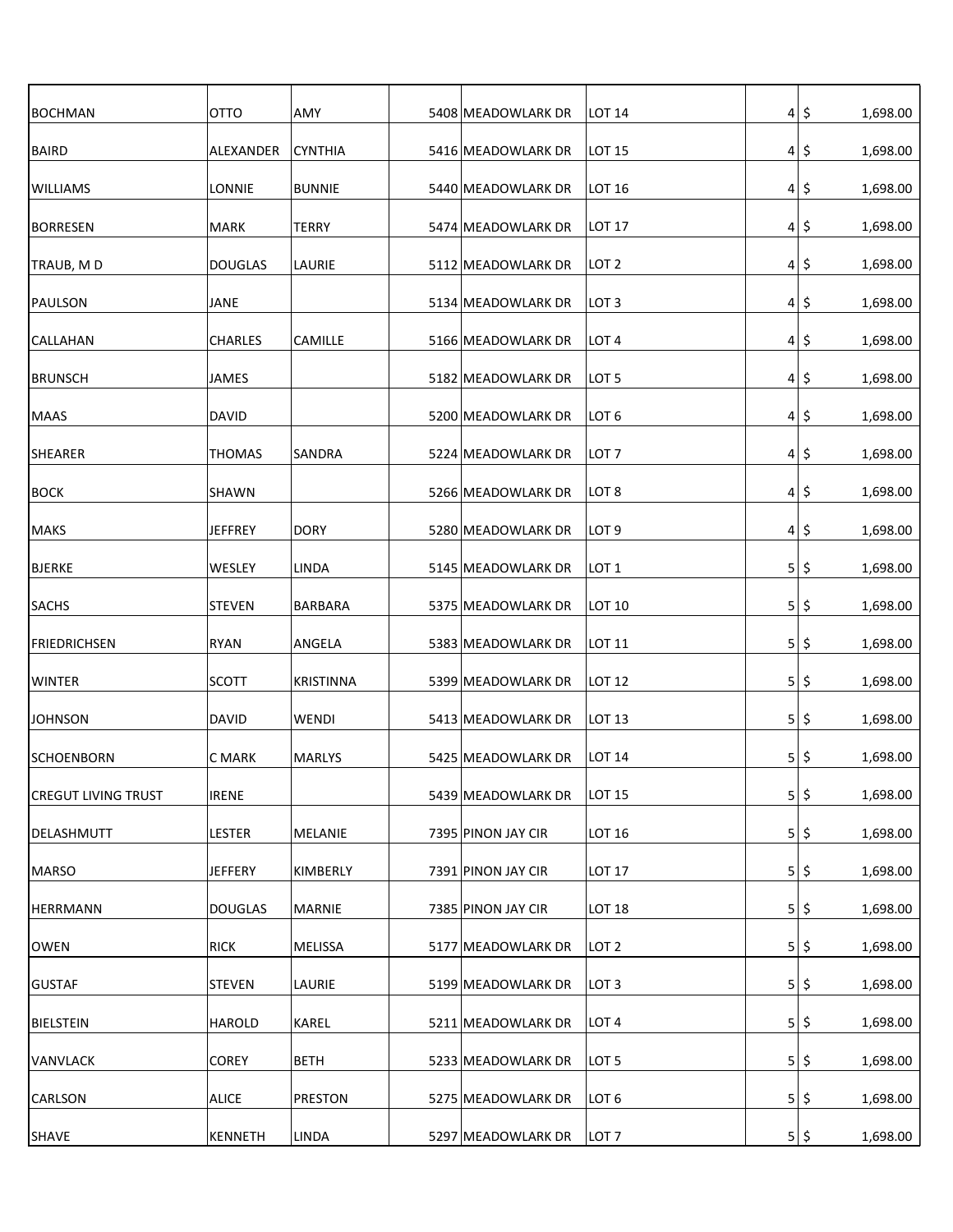| O'KEEFE                    | <b>SHARI</b>   |                  | 5315 MEADOWLARK DR | LOT <sub>8</sub> | 5              | \$      | 1,698.00 |
|----------------------------|----------------|------------------|--------------------|------------------|----------------|---------|----------|
| <b>DIRK</b>                | KATHLEEN       |                  | 5339 MEADOWLARK DR | LOT <sub>9</sub> | 5 <sub>l</sub> | \$      | 1,698.00 |
| <b>HAKEMAN</b>             | KEITH          | <b>DIANNE</b>    | 7301 PINON JAY CIR | LOT <sub>1</sub> | $6 \mid$       | \$      | 1,698.00 |
| <b>JUST</b>                | <b>RODNEY</b>  | <b>JANICE</b>    | 7333 PINON JAY CIR | <b>LOT 10</b>    | $6 \mid$       | \$      | 1,698.00 |
| <b>BENNETT</b>             | <b>DAVID</b>   | <b>DONNA</b>     | 7337 PINON JAY CIR | <b>LOT 11</b>    | 6 <sup>1</sup> | \$      | 1,698.00 |
| HEIBERGER                  | <b>KEVIN</b>   | <b>CORINNE</b>   | 7341 PINON JAY CIR | <b>LOT 12</b>    | 6 <sup>1</sup> | \$      | 1,698.00 |
| <b>BUCKNALL</b>            | DAVID          | KARLA            | 7345 PINON JAY CIR | LOT 13           | 6 <sup>1</sup> | \$.     | 1,698.00 |
| <b>THRASH</b>              | <b>MATTHEW</b> | <b>CATHY</b>     | 7351 PINON JAY CIR | <b>LOT 14</b>    | 6 <sup>1</sup> | \$      | 1,698.00 |
| <b>ROBIN</b>               | <b>DAVID</b>   | <b>TERESA</b>    | 7357 PINON JAY CIR | <b>LOT 15</b>    | $6 \mid$       | \$      | 1,698.00 |
| <b>LIPPERT</b>             | <b>BARTH</b>   |                  | 7361 PINON JAY CIR | <b>LOT 16R</b>   | $6 \mid$       | \$      | 1,698.00 |
| <b>GIBSON</b>              | <b>RAYMOND</b> | <b>JACQUELIN</b> | 7367 PINON JAY CIR | LOT 17R          | $6 \mid$       | \$      | 1,698.00 |
| <b>GREENWOOD</b>           | <b>JAMES</b>   | <b>CHERYL</b>    | 7373 PINON JAY CIR | LOT 18           | $6 \mid$       | \$      | 1,698.00 |
| <b>SHEETS</b>              | <b>DAVID</b>   | <b>SHAUNA</b>    | 7377 PINON JAY CIR | LOT 19           | 6 <sup>1</sup> | \$      | 1,698.00 |
| <b>MORGAN</b>              | LEVI           | CASSANDRA        | 5509 MEADOWLARK DR | LOT <sub>2</sub> | 6 <sup>1</sup> | \$      | 1,698.00 |
| <b>DATHE</b>               | <b>NORMAN</b>  | <b>DEBRA</b>     | 5515 MEADOWLARK DR | LOT 3 (REVISED)  | 6 <sup>1</sup> | \$      | 1,698.00 |
| <b>DOWSE</b>               | PETER          | MARY             | 7309 PINON JAY CIR | LOT 4 (REVISED)  | 6 <sup>1</sup> | \$      | 1,698.00 |
| <b>WILTGEN</b>             | <b>DONALD</b>  |                  | 7313 PINON JAY CIR | LOT <sub>5</sub> | 6 <sup>1</sup> | \$      | 1,698.00 |
| <b>KRUGER LIVING TRUST</b> | <b>GLEN</b>    | LINDA            | 7317 PINON JAY CIR | LOT <sub>6</sub> | $6 \mid$       | \$      | 1,698.00 |
| MEISSNER                   | <b>MARK</b>    | KELLIE           | 7321 PINON JAY CIR | LOT <sub>7</sub> | $6 \mid$       | \$      | 1,698.00 |
| <b>WATSON</b>              | <b>DAVID</b>   | <b>LORETTA</b>   | 7325 PINON JAY CIR | LOT <sub>8</sub> | $6 \mid$       | \$      | 1,698.00 |
| KIRK                       | <b>JOHN</b>    | <b>JENNIFER</b>  | 7329 PINON JAY CIR | LOT <sub>9</sub> | 6 <sup>1</sup> | \$      | 1,698.00 |
| <b>DENEIRE</b>             | DANIEL         | ANGIE            | 7312 PINON JAY CIR | LOT <sub>1</sub> | 7 <sup>1</sup> | \$      | 1,698.00 |
| ZIESKE                     | <b>SCOTT</b>   | <b>TONNA</b>     | 7320 PINON JAY CIR | LOT <sub>2</sub> |                | $7 $ \$ | 1,698.00 |
| <b>DEPATIE</b>             | <b>DAVID</b>   | <b>JOCELYN</b>   | 7324 PINON JAY CIR | LOT <sub>3</sub> | 7 <sup>1</sup> | \$      | 1,698.00 |
| <b>COUNTRYMAN</b>          | DARRELL        | <b>LEORA</b>     | 7336 PINON JAY CIR | LOT <sub>4</sub> | 7              | \$      | 1,698.00 |
| <b>JENSEN</b>              | PETER          | JILL             | 7350 PINON JAY CIR | LOT <sub>5</sub> | 7 <sup>1</sup> | \$      | 1,698.00 |
| BOERNKE/COOK-BOERNKE       | RICHARD        | LINDA            | 7364 PINON JAY CIR | LOT <sub>6</sub> | 7 <sup>1</sup> | \$      | 1,698.00 |
| <b>KEPNER</b>              | EDWARD         | PEGGY            | 7372 PINON JAY CIR | LOT <sub>7</sub> | 7              | \$      | 1,698.00 |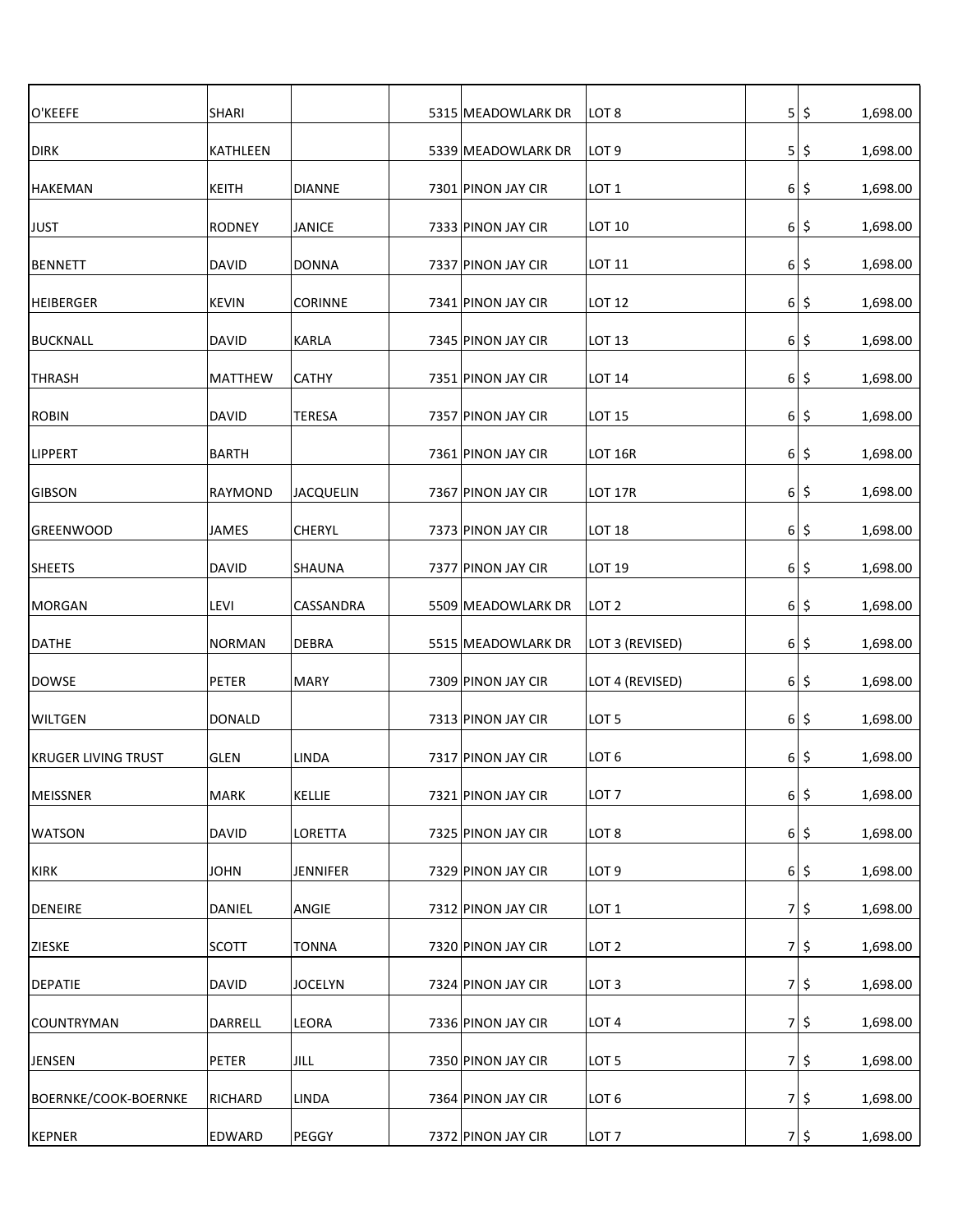| <b>SCHOFIELD</b>  | CHAD             | JENNIFER       | 7380 PINON JAY CIR | LOT <sub>8</sub> | 7 <sup>1</sup>      | \$<br>1,698.00  |
|-------------------|------------------|----------------|--------------------|------------------|---------------------|-----------------|
| VOTTERO           | <b>TIMOTHY</b>   | <b>TAMARA</b>  | 5130 WAXWING LN    | LOT <sub>1</sub> | 8 <sup>1</sup>      | \$<br>1,698.00  |
| <b>WOLF</b>       | <b>MATTHEW</b>   | <b>STACY</b>   | 7507 CROSSBILL CIR | LOT 2            | 8 <sup>1</sup>      | \$<br>1,698.00  |
| <b>OINES</b>      | <b>JERRI</b>     | ALLEN          | 7515 CROSSBILL CIR | LOT <sub>3</sub> | 8 <sup>1</sup>      | \$<br>1,698.00  |
| <b>MARTIN</b>     | <b>TOMMY</b>     | <b>DEBORAH</b> | 7523 CROSSBILL CIR | LOT <sub>4</sub> | 8 <sup>1</sup>      | \$.<br>1,698.00 |
| <b>NICKOLAS</b>   | JON              |                | 7531 CROSSBILL CIR | LOT <sub>5</sub> | 8 <sup>1</sup>      | \$.<br>1,698.00 |
| <b>BIRCH</b>      | <b>FREDRIC</b>   | CAROL          | 7537 CROSSBILL CIR | LOT <sub>6</sub> | 8 <sup>1</sup>      | \$.<br>1,698.00 |
| <b>COLE</b>       | <b>ROBERT</b>    | AMANDA         | 7545 CROSSBILL CIR | LOT <sub>7</sub> | 8 <sup>1</sup>      | \$<br>1,698.00  |
| <b>SCHERR</b>     | <b>ERIC</b>      | JENNY          | 7553 CROSSBILL CIR | LOT <sub>8</sub> | 8 <sup>1</sup>      | \$<br>1,698.00  |
| <b>HASS</b>       | <b>MARVIN</b>    | <b>MAVIS</b>   | 7504 CROSSBILL CIR | LOT <sub>1</sub> | 9 <sub>l</sub>      | \$<br>1,698.00  |
| PRITCHARD         | <b>JASON</b>     | <b>KAYLA</b>   | 5224 WAXWING LN    | LOT <sub>2</sub> | 9                   | \$<br>1,698.00  |
| MILLS             | CRAIG            | <b>JILL</b>    | 7590 CROSSBILL CIR | LOT <sub>3</sub> | 9 <sub>l</sub>      | \$<br>1,698.00  |
| <b>OLSON</b>      | <b>RORY</b>      | <b>DEBORAH</b> | 7576 CROSSBILL CIR | LOT <sub>4</sub> | 9                   | \$<br>1,698.00  |
| <b>HEMMINGSON</b> | <b>TYLER</b>     | CARLY          | 7550 CROSSBILL CIR | LOT <sub>5</sub> | 9                   | \$<br>1,698.00  |
| <b>KADEL</b>      | <b>WILLIAM</b>   | LORI           | 7524 CROSSBILL CIR | LOT <sub>6</sub> | 9 <sub>l</sub>      | \$<br>1,698.00  |
| <b>RICE</b>       | <b>RODNEY</b>    | PAMELA         | 7512 CROSSBILL CIR | LOT <sub>7</sub> | 9 <sub>l</sub>      | \$<br>1,698.00  |
| <b>STAINBROOK</b> | RANDY            | PAMELA         | 5521 MEADOWLARK DR | LOT <sub>1</sub> | 10 <sup>1</sup>     | \$<br>1,698.00  |
| PALMER            |                  | PEGGY          | 5525 MEADOWLARK DR | LOT <sub>2</sub> | 10 <sub>1</sub>     | \$<br>1,698.00  |
| VANVLACK          | <b>THOMAS</b>    | <b>SARA</b>    | 5520 MEADOWLARK DR | LOT <sub>1</sub> | 11                  | \$<br>1,698.00  |
| MEYER             | ALAN             | JULIE          | 5524 MEADOWLARK DR | LOT <sub>2</sub> | $11 \, \frac{1}{5}$ | 1,698.00        |
| VEAZEY            | <b>CHRISTOPH</b> | TRACIE         | 7283 TANAGER DR    | LOT <sub>1</sub> | $12 \mid 5$         | 1,698.00        |
| <b>SIMONS</b>     | <b>BRETT</b>     | <b>JESSICA</b> | 4838 TANAGER CT    | LOT 10           | 12 5                | 1,698.00        |
| <b>GALLUP</b>     | EDGAR            | <b>DIXIE</b>   | 4832 TANAGER CT    | LOT 11           | $12 \mid 5$         | 1,698.00        |
| ROETZEL           | <b>SCOTT</b>     | LARA           | 4826 TANAGER CT    | <b>LOT 12</b>    | $12 \mid 5$         | 1,698.00        |
| RINGGAARD         | <b>TODD</b>      | PAMELA         | 4820 TANAGER CT    | LOT 13           | 12                  | \$<br>1,698.00  |
| <b>CRAWFORD</b>   | <b>TIMOTHY</b>   | AILEEN         | 4814 TANAGER CT    | <b>LOT 14</b>    | 12                  | 1,698.00<br>\$  |
| <b>HARRIS</b>     | <b>JOHN</b>      | <b>JEAN</b>    | 4808 TANAGER CT    | <b>LOT 15</b>    | $12 \mid 5$         | 1,698.00        |
| <b>COOK</b>       | <b>TREVOR</b>    | KATELYN        | 4802 TANAGER CT    | LOT 16           | $12 \mid 5$         | 1,698.00        |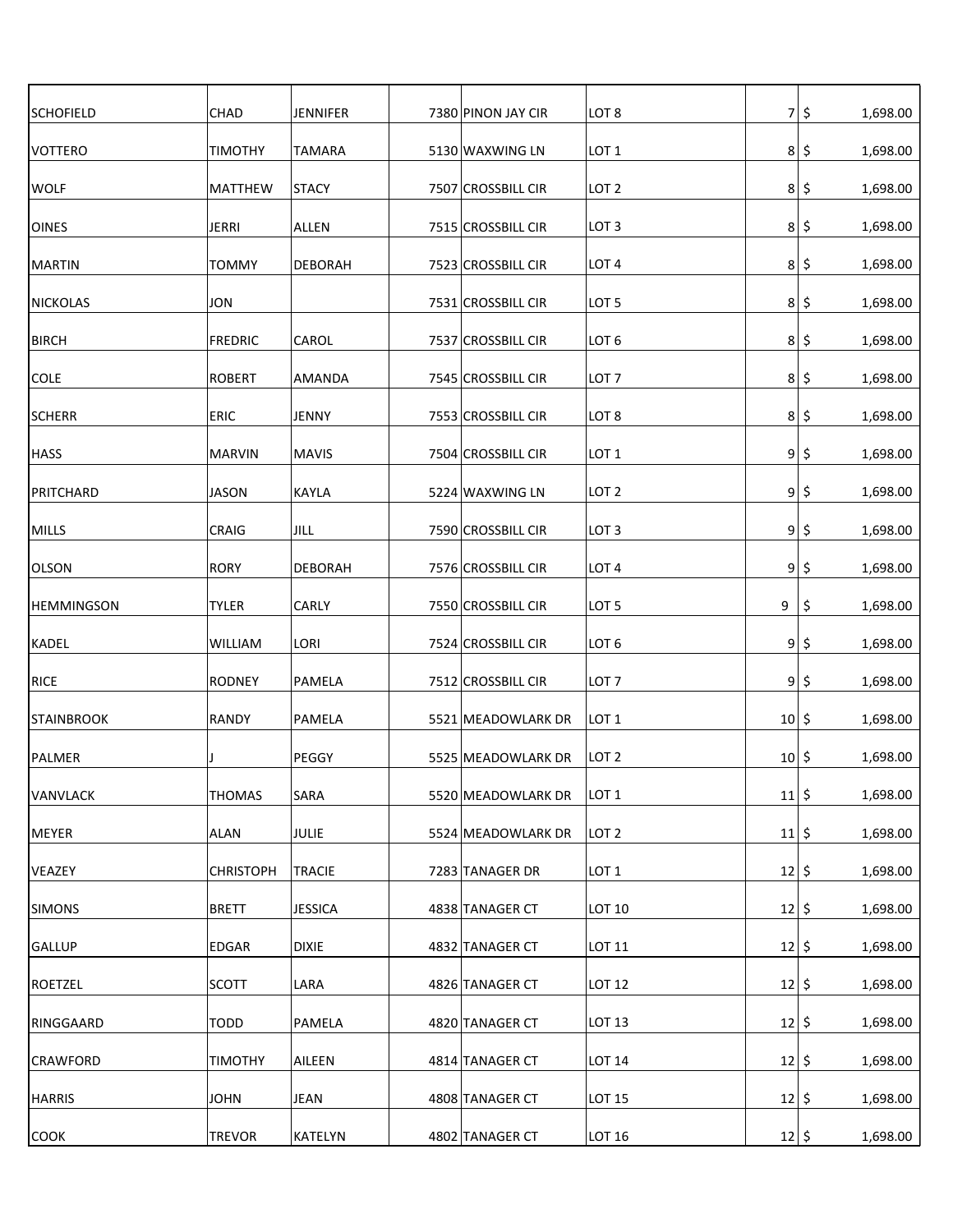| <b>DORMANN</b>           | EDWARD         | CAROL            | 7246 TANAGER DR | <b>LOT 17</b>      | 12          | \$<br>1,698.00 |
|--------------------------|----------------|------------------|-----------------|--------------------|-------------|----------------|
| VIDAL                    | <b>CHERYL</b>  |                  | 7242 TANAGER DR | <b>LOT 18</b>      | 12          | \$<br>1,698.00 |
| <b>OLSON</b>             | <b>TERRY</b>   | LEANN            | 7238 TANAGER DR | LOT 19             | 12          | \$<br>1,698.00 |
| <b>LEIGHTY</b>           | <b>KIRBY</b>   | <b>KERRY</b>     | 7277 TANAGER DR | LOT <sub>2</sub>   | 12          | \$<br>1,698.00 |
| NORDINE                  | <b>TERRY</b>   | <b>HOPE</b>      | 7234 TANAGER DR | LOT <sub>20</sub>  | 12 5        | 1,698.00       |
| <b>FISCHER/MIDTTVEIT</b> | <b>TONY</b>    | MARIE            | 7230 TANAGER DR | <b>LOT 21</b>      | $12 \mid 5$ | 1,698.00       |
| MCDONALD                 | LANELL         |                  | 7216 TANAGER DR | <b>LOT 22</b>      | 12 5        | 1,698.00       |
| PATES                    | <b>DERRIK</b>  |                  | 7212 TANAGER DR | <b>LOT 23</b>      | $12 \mid 5$ | 1,698.00       |
| MARSDEN-KEYSER           | <b>KAREN</b>   |                  | 7271 TANAGER DR | LOT <sub>3</sub>   | 12          | \$<br>1,698.00 |
| ROEHRICH                 | <b>JEFF</b>    | CARMIA           | 7265 TANAGER DR | LOT <sub>4</sub>   | 12          | \$<br>1,698.00 |
| <b>MATTHEWS</b>          | DONALD         | <b>LYDIA</b>     | 4805 TANAGER CT | LOT <sub>5</sub>   | 12          | \$<br>1,698.00 |
| <b>JOHNSON</b>           | <b>DOUGLAS</b> | <b>CYNTHIA</b>   | 4817 TANAGER CT | LOT <sub>6</sub>   | 12          | \$<br>1,698.00 |
| <b>SCHNEIDER</b>         | BEVERLY        |                  | 4829 TANAGER CT | LOT <sub>7</sub>   | 12          | \$<br>1,698.00 |
| <b>ENGER</b>             | <b>CHAD</b>    | <b>STEPHANIE</b> | 4841 TANAGER CT | LOT <sub>8</sub>   | 12          | \$<br>1,698.00 |
| <b>SAUTER</b>            | <b>RANDY</b>   | <b>DOROTHY</b>   | 4844 TANAGER CT | LOT <sub>9</sub>   | 12          | \$<br>1,698.00 |
| <b>GIBSON</b>            | <b>MICHAEL</b> | KELLY            | 7290 TANAGER DR | LOT 1 REVISED      | 13          | \$<br>1,698.00 |
| SICKELS/FRIEND           | <b>KEVIN</b>   | KELLY            | 7312 RAVEN CT   | LOT 10             | 13          | \$<br>1,698.00 |
| <b>BRANDT</b>            | <b>DOUGLAS</b> | <b>CHERYL</b>    | 7318 RAVEN CT   | LOT 11             | 13          | \$<br>1,698.00 |
| OYLER                    | CRAIG          | <b>AUBREY</b>    | 7321 RAVEN CT   | LOT <sub>12R</sub> | 13          | \$<br>1,698.00 |
| SYLLIAASEN               | <b>STEVEN</b>  | <b>ELLEN</b>     | 7315 RAVEN CT   | LOT 13             | 13 5        | 1,698.00       |
| <b>PUSTEJOVSKY TRUST</b> | <b>DAVID</b>   | <b>MARY</b>      | 7309 RAVEN CT   | <b>LOT 14</b>      | $13 \mid 5$ | 1,698.00       |
| SONNENFELD               | <b>MARK</b>    | RHONDA           | 4916 RAVEN CIR  | <b>LOT 15</b>      | 13 5        | 1,698.00       |
| RAUERT                   | <b>TIMOTHY</b> | <b>BARBARA</b>   | 4922 RAVEN CIR  | LOT 16             | $13 \mid 5$ | 1,698.00       |
| SHELTON                  | <b>WESLEY</b>  | <b>DEBRA</b>     | 4928 RAVEN CIR  | <b>LOT 17</b>      | $13 \mid 5$ | 1,698.00       |
| <b>POMMER</b>            | GARY           | PAMELA           | 4934 RAVEN CIR  | <b>LOT 18</b>      | $13 \mid 5$ | 1,698.00       |
| MILLER TRUST             | <b>MARY</b>    |                  | 4935 RAVEN CIR  | LOT 19             | 13 5        | 1,698.00       |
| SIMONTON                 | <b>ERIC</b>    | ERIN             | 7284 TANAGER DR | LOT <sub>2</sub>   | 13 5        | 1,698.00       |
| <b>DARLOW</b>            | GREGORY        | <b>JENNIFER</b>  | 4937 RAVEN CIR  | <b>LOT 20</b>      | $13 \mid 5$ | 1,698.00       |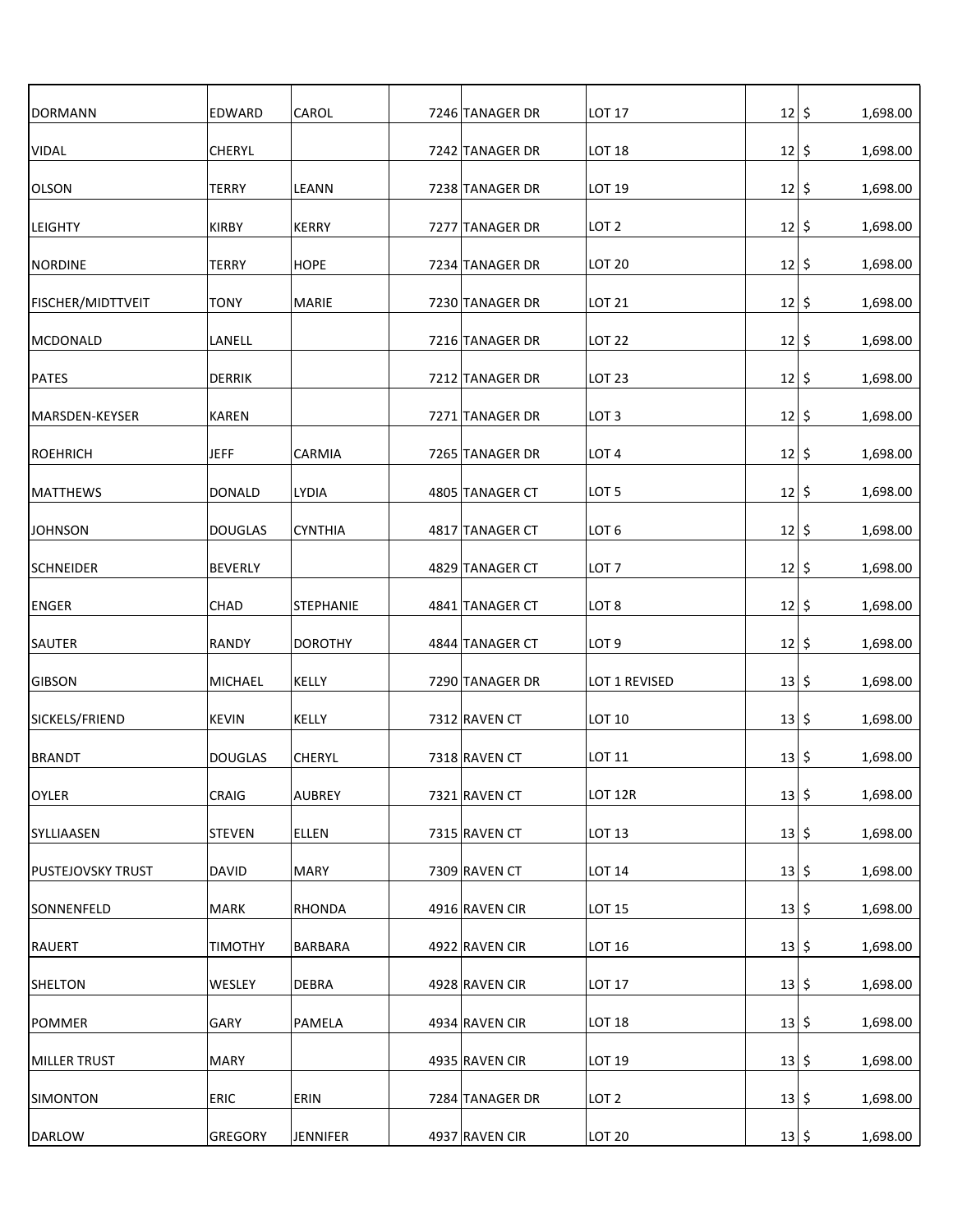| <b>DAHL</b>                     | <b>JARRELL</b>   | <b>DAWN</b>      | 4943 RAVEN CIR  | <b>LOT 21</b>    | 13 5        | 1,698.00        |
|---------------------------------|------------------|------------------|-----------------|------------------|-------------|-----------------|
| <b>WAGNER</b>                   | <b>TIMOTHY</b>   | <b>THERESA</b>   | 4949 RAVEN CIR  | <b>LOT 22</b>    | 13          | \$<br>1,698.00  |
| SADLER                          | <b>MATTHEW</b>   | <b>CAYLA</b>     | 4955 RAVEN CIR  | <b>LOT 23</b>    | 13          | \$<br>1,698.00  |
| MCDERMAND/BOCK                  | <b>JEANNE</b>    | <b>JONI</b>      | 4961 RAVEN CIR  | <b>LOT 24</b>    | 13          | \$,<br>1,698.00 |
| <b>VOORHEES</b>                 | <b>BOYCE</b>     | KYLIE            | 4967 RAVEN CIR  | <b>LOT 25</b>    | 13 5        | 1,698.00        |
| <b>CORREA</b>                   | <b>VIRGINIA</b>  |                  | 4973 RAVEN CIR  | <b>LOT 26</b>    | 13 5        | 1,698.00        |
| O'NEILL                         | <b>JUSTON</b>    | MARIA            | 4979 RAVEN CIR  | <b>LOT 27</b>    | 13 5        | 1,698.00        |
| <b>VAN DELIST</b>               | <b>CHRISTOPH</b> | GEORGEANN        | 4985 RAVEN CIR  | <b>LOT 28</b>    | 13          | -\$<br>1,698.00 |
| FORTIER/DANIELA L. DEL SALT LEE |                  |                  | 4991 RAVEN CIR  | <b>LOT 29</b>    | 13          | \$<br>1,698.00  |
| LAMBERT                         | <b>JASON</b>     | <b>ALLISON</b>   | 7278 TANAGER DR | LOT <sub>3</sub> | 13          | \$<br>1,698.00  |
| LEUI                            | <b>KEVIN</b>     | KATHLEEN         | 7231 TANAGER DR | <b>LOT 30</b>    | 13          | \$<br>1,698.00  |
| <b>KEEGAN</b>                   | <b>STEPHEN</b>   | <b>JANET</b>     | 7219 TANAGER DR | LOT 31           | 13          | \$<br>1,698.00  |
| <b>OLSON</b>                    | <b>KAREN</b>     |                  | 7217 TANAGER DR | <b>LOT 32</b>    | 13 5        | 1,698.00        |
| <b>DOERR</b>                    | <b>BRENT</b>     | <b>REBECCA</b>   | 7211 TANAGER DR | <b>LOT 33</b>    | 13          | \$<br>1,698.00  |
| <b>REUWSAAT</b>                 | <b>CHARLES</b>   | RHONDA           | 7272 TANAGER DR | LOT <sub>4</sub> | 13          | \$<br>1,698.00  |
| <b>HUSS</b>                     | JAMES            | <b>CONNIE</b>    | 7266 TANAGER DR | LOT <sub>5</sub> | 13          | \$<br>1,698.00  |
| <b>GUTIERREZ</b>                | <b>STEVE</b>     | <b>CHARLOTTE</b> | 7260 TANAGER DR | LOT <sub>6</sub> | 13          | \$<br>1,698.00  |
| <b>DEITZ</b>                    | <b>BRIAN</b>     | <b>LISA</b>      | 7254 TANAGER DR | LOT <sub>7</sub> | 13          | \$<br>1,698.00  |
| <b>BANCROFT</b>                 | DANIEL           | CAROL            | 7300 RAVEN CT   | LOT <sub>8</sub> | 13          | \$<br>1,698.00  |
| <b>FISCHER</b>                  | <b>DAVID</b>     | KELLIE           | 7306 RAVEN CT   | LOT <sub>9</sub> | 13          | \$<br>1,698.00  |
| <b>SLIPER</b>                   | <b>MICHAEL</b>   | LAURIE           | 7241 TANAGER DR | LOT <sub>1</sub> | 14 5        | 1,698.00        |
| <b>FISHER</b>                   | KYLE             |                  | 4982 RAVEN CIR  | LOT 10           | 14 5        | 1,698.00        |
| <b>LECY</b>                     | COLLEEN          | <b>NATALIE</b>   | 7245 TANAGER DR | LOT <sub>2</sub> | 14 5        | 1,698.00        |
| <b>CARDA</b>                    | MARK             | PENNY            | 4907 RAVEN CIR  | LOT <sub>3</sub> | 14 5        | 1,698.00        |
| <b>WIXON</b>                    | MARK             | <b>DEBRA</b>     | 4913 RAVEN CIR  | LOT <sub>4</sub> | 14 5        | 1,698.00        |
| CARPENTER                       | <b>DAVID</b>     | <b>KARINE</b>    | 4919 RAVEN CIR  | LOT <sub>5</sub> | 14 5        | 1,698.00        |
| CALLAHAN                        | SUSAN            |                  | 4925 RAVEN CIR  | LOT <sub>6</sub> | 14 5        | 1,698.00        |
| ORTEGA                          | MARK             |                  | 4946 RAVEN CIR  | LOT <sub>7</sub> | $14 \mid 5$ | 1,698.00        |